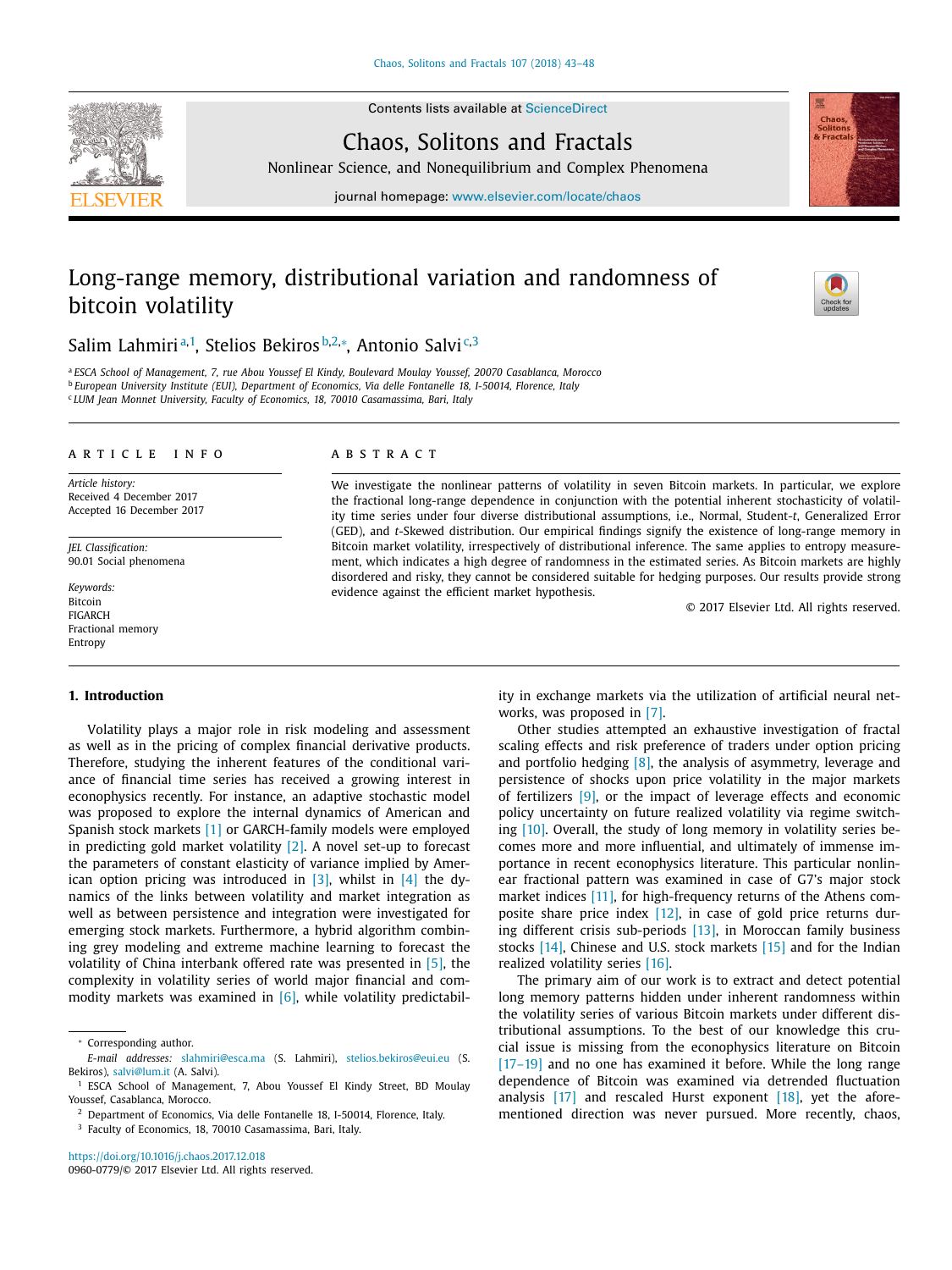with,

randomness and multi-fractality in Bitcoin markets were exam-ined in [\[19\].](#page--1-0) Empirical results showed that Hurst exponent estimated by detrended fluctuation analysis changes significantly during the first years of the existence of Bitcoin and tends to stabi-lize in recent times [\[17\].](#page--1-0) In addition, the rescaled Hurst exponent showed strong anti-persistence in Bitcoin returns [\[18\].](#page--1-0) In [\[19\]](#page--1-0) it was demonstrated that Bitcoin price is chaotic during periods of low and high variability, while the level of uncertainty significantly increased during high price variability. Both prices and returns exhibit long-range correlations indicating that fat-tailed probability distributions could be the main source of multi-fractality. Other works examined the similarity between Bitcoin, gold and US dollar volatility [\[20\]](#page--1-0) and the ability of several generalized autoregressive conditional heteroskedasticity (GARCH) models to explain Bitcoin variance [\[21\].](#page--1-0) It was found that GARCH modeling explained gold and American dollar variance  $[20]$ , while fitted the data adequately [\[21\].](#page--1-0)

Bitcoin markets which entail various digital currencies trading are speculative and highly volatile [\[19–21\].](#page--1-0) Due to the remarkable development of the Bitcoin markets in terms of trading volume through recent years, the dynamics of market volatility may exhibit some unique characteristics, such as fractality, long-range memory and randomness, require further documentation and analysis in order to better comprehend the inherent nonlinear dynamics and the forecastability of crypto currency markets. We intend to show which factors drive those nonlinear systems considering that the magnitude of long-range dependencies could destabilize them towards deterministic chaotic trajectories or high stochasticity or even hybrid behaviours.

We employ diverse specifications for the filtered error distribution of the first moment of the return time series so that the second moment (variance) is modeled under the presence of fattails, leptokurtosis, and skewness, which are well-documented stylized facts of financial markets. Those features are investigated for seven different Bitcoin markets for the sake of generalization of the findings. Eventually, we attempt to better grasp the speculative nature of digital currency markets and accordingly enrich the relevant econophysics literature [\[1–21\].](#page--1-0)

The remainder of the paper is organized as follows: Section 2 outlines the introduced approaches utilized in our exhaustive investigation. We incorporate and combine GARCH-based estimation, long-range memory detection, different distributional assumptions and randomness entropic measurement. The data analysis and empirical results are exposed in Section 3. Finally, inference and conclusions are presented in [Section](#page--1-0) 4.

#### **2. Methodological approaches**

In quantitative finance, volatility refers to the conditional standard deviation (or conditional variance) of the underlying asset returns. In this regard, the accurate estimation of time-varying volatility, without a doubt is important for risk evaluation, derivative pricing, hedging, trading and forecasting. In our study, we assess fractality in the volatility structure of Bitcoin markets, via the application of the fractionally integrated GARCH (FIGARCH) framework, which captures long-range memory by incorporating fractional integration in any model specification of the 2nd moment [\[22\].](#page--1-0) Indeed, the FIGARCH model [\[22\]](#page--1-0) was proposed as an extension to the standard GARCH family in order to quantify long-range memory in volatility series. As opposed to the naive GARCH model, the FIGARCH process is capable of distinguishing between short memory and long memory in the underlying time series. We employ FIGARCH to estimate time-varying volatility and assess its inherent long-range dependence structure under different assumptions regarding the distribution of the filtered residuals. Hence, the normal (Gaussian), Student's *t*, generalized error distribution (GED) and *t*-skewed distribution are incorporated in our models in an attempt to reveal which one better matches the observed stylized features of Bitcoin volatility.

Consider that return series are denoted by *rt* where *t* is the time index. Then, the popular benchmark GARCH (1,1) model for simplicity herein, is given by:

$$
r_t = \mu + \varepsilon_t \tag{1}
$$

$$
\varepsilon_t = h_t^{0.5} \eta_t \tag{2}
$$

$$
h_t = \omega + \alpha \varepsilon_{t-1}^2 + \beta h_{t-1} \tag{3}
$$

where  $\mu$  is the conditional mean, *h* is the conditional standard deviation (volatility), and η∼N(0,1). Then, the FIGARCH (1,*d*,1) is given by:

$$
h_t = \omega + \beta h_{t-1} + [1 - (1 - \beta L)^{-1} (1 - \phi L)(1 - L)^d] \varepsilon_t^2 \tag{4}
$$

where *d* is the fractional integration parameter used to characterize long-range memory in the volatility series *ht*. For the parameters, it is indicated that  $0 \le d \le 1$ ,  $\omega > 0$ ,  $\phi$ ,  $\beta < 1$ , while *L* stands for the lag operator. In the FIGARCH framework  $[22]$ , when  $0 < d < 1$ intermediate ranges of persistence are allowed. When  $d = 1$  volatility shocks exhibit full integrated persistence, whilst in case of  $d = 0$ volatility shocks decay under a geometric rate. In our work, all parameters of the FIGARCH model are estimated by using the standard maximum likelihood method. In addition, as mentioned previously, the FIGARCH process is estimated for four distributions of the error terms η*t*: normal (Gaussian), Student-*t*, generalized error distribution (GED), and *t*-skewed distribution.

The use of the normality assumption is widely considered valid in many empirical applications for financial markets, wherein the Efficient Market Hypothesis (EMH) emerges as the dominant model. However, it has been documented that it does not fit real data and its alternative, namely the Fractal Market Hypothesis (FMH), could be more realistic. Therefore, alternative distributional assumptions are desirable and perhaps impending for estimation purposes. Specifically, the Student-*t* distribution incorporates fattailedness in data, the *t*-skewed distribution is able to flexibly fit leptokurtic and skewed return distributions, and the generalized error distribution (GED) poses the property of flexible symmetry and tails as well. Under each distribution assumption, a particular long memory parameter *d* is obtained.

Finally, we apply the well-known Shannon entropy measure [\[23\]](#page--1-0) to quantify randomness, stochasticity whereby informational redundancy, in the investigated series. Considering the time series $\{x_t\}_{t=1}^n$ , we express Shannon entropy (*SE*) as:

$$
SE(x) = -\sum_{y=1}^{n} p_i \log (p_i)
$$
\n(5)

where  $p_i$  is a discrete probability such that  $\sum p_i = 1$ . The Shan*i* non entropy obtains its maximum score when all the values of the underlying time series  $\{x_t\}_{t=1}^n$  are equally probable. Interestingly, when it approaches  $log(n)$ ,  $\{x_t\}_{t=1}^n$  is nearly random. Conversely, the Shannon entropy reaches the minimum value when a specific  $x_i$  is guaranteed to occur, with  $Prob(x_i) = 1$ .

#### **3. Data and empirical results**

Daily Bitcoin price datasets for seven markets were extracted from [\[24\]](#page--1-0) source. The seven Bitcoin markets (in US dollars) and their respective time periods are the following: BITX (15 November 2016 to 9 November 2017), CEX.IO (24 August 2015 to 9 November 2017), COINBASE (13 January 2015 to 9 November 2017), EXMO (6